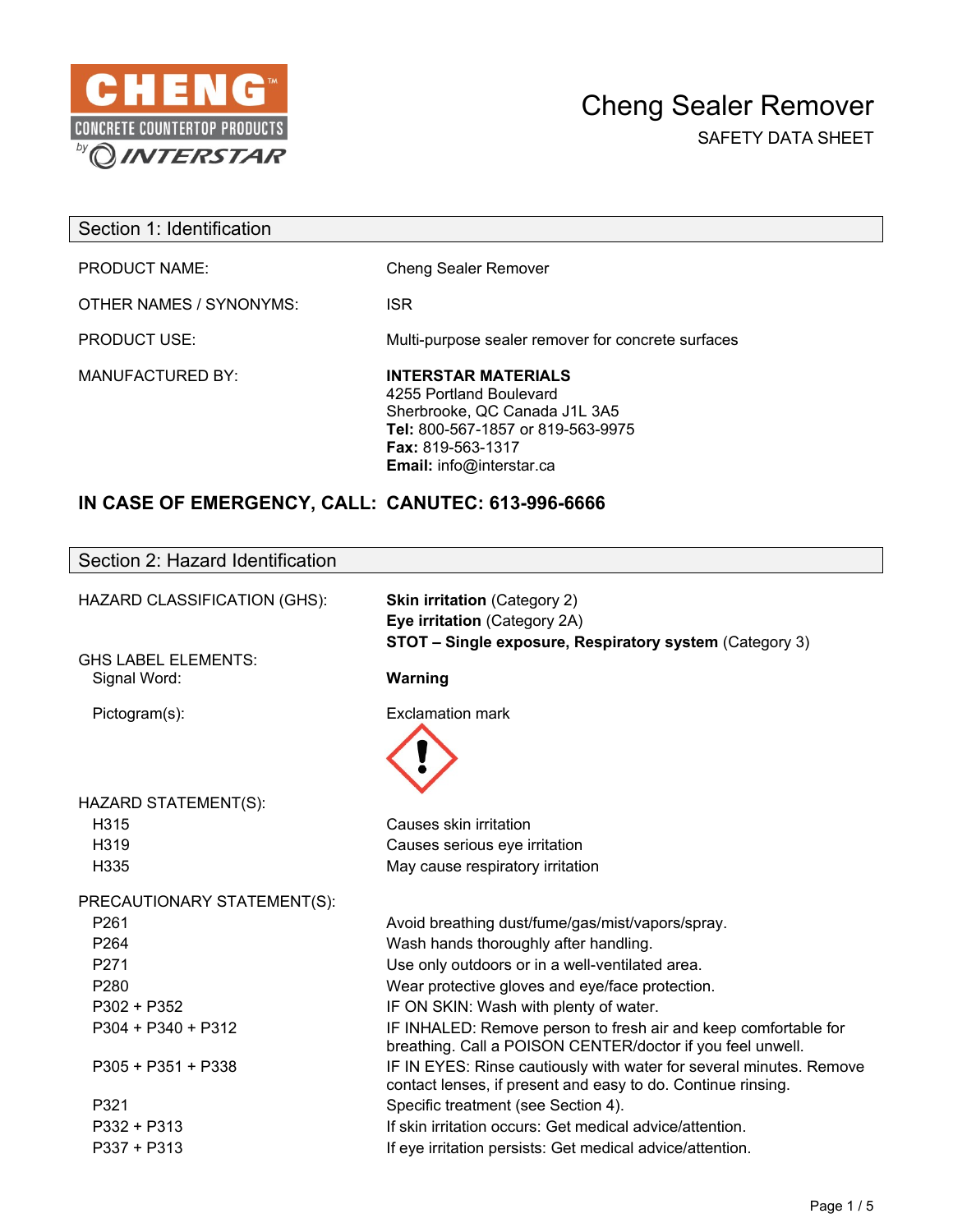| $P362 + P364$<br>P403 + P233<br>P405<br>P <sub>501</sub>        | Take off contaminated clothing and wash it before reuse.<br>Store in a well-ventilated place. Keep container tightly closed.<br>Store locked up.<br>Dispose of contents/container in accordance with local, regional,<br>national and international regulations.                  |                                                                                                                                             |
|-----------------------------------------------------------------|-----------------------------------------------------------------------------------------------------------------------------------------------------------------------------------------------------------------------------------------------------------------------------------|---------------------------------------------------------------------------------------------------------------------------------------------|
| <b>HAZARDS WHICH DO NOT</b><br><b>RESULT IN CLASSIFICATION:</b> | None                                                                                                                                                                                                                                                                              |                                                                                                                                             |
| Section 3: Composition / Information on Ingredients             |                                                                                                                                                                                                                                                                                   |                                                                                                                                             |
| <b>Components</b>                                               | $C.A.S.$ #                                                                                                                                                                                                                                                                        | <b>Concentration (%)</b>                                                                                                                    |
| Oleic acid                                                      | 112-80-1                                                                                                                                                                                                                                                                          | $30 - 60%$                                                                                                                                  |
| Section 4: First-Aid Measures                                   |                                                                                                                                                                                                                                                                                   |                                                                                                                                             |
| <b>SKIN CONTACT:</b>                                            | irritation occurs.                                                                                                                                                                                                                                                                | Causes skin irritation. Wash with plenty of soap and water. Remove<br>contaminated clothing and wash before reuse. Get medical attention if |
| <b>EYE CONTACT:</b>                                             | Causes serious eye irritation. Flush thoroughly with water for at<br>least 15 minutes, holding eyelids apart to ensure flushing of the entire<br>surface. Get medical attention.                                                                                                  |                                                                                                                                             |
| <b>INHALATION:</b>                                              | May be harmful if inhaled. It may irritate the respiratory system.<br>Move the exposed person to fresh air. If breathing is difficult, give<br>oxygen. Get medical attention.                                                                                                     |                                                                                                                                             |
| INGESTION:                                                      | May be harmful if ingested. Do not induce vomiting. Drink 1-2<br>glasses of water, if available. Never give anything by mouth to an<br>unconscious person. If vomiting occurs spontaneously, keep head<br>lower than hips to prevent aspiration of liquid. Get medical attention. |                                                                                                                                             |

# Section 5: Fire-Fighting Measures

| <b>CONDITIONS OF FLAMMABILITY:</b>              | Combustible at high temperatures                                                                                                                                                                                                                                                                                                            |
|-------------------------------------------------|---------------------------------------------------------------------------------------------------------------------------------------------------------------------------------------------------------------------------------------------------------------------------------------------------------------------------------------------|
| FLASH POINT (°C):                               | Closed cup: $100 °C$ (212 °F)                                                                                                                                                                                                                                                                                                               |
| FLAMMABLE LIMITS (UPPER, LOWER):                | No data available                                                                                                                                                                                                                                                                                                                           |
| AUTO-IGNITION                                   | 300 °C (572 °F)                                                                                                                                                                                                                                                                                                                             |
| SUITABLE EXTINGUISHING MEDIA:                   | Water spray, fog or foam, dry chemical, carbon dioxide                                                                                                                                                                                                                                                                                      |
| UNSUITABLE EXTINGUISHING MEDIA:                 | Water jet                                                                                                                                                                                                                                                                                                                                   |
| SPECIFIC HAZARDS:                               | Slightly flammable to flammable in presence of heat. Thermal<br>decomposition can release irritating gases and vapors. Vapors may<br>form explosive mixtures with air, and may also travel a considerable<br>distance to a source of ignition then flash back. Keep product and<br>empty containers away from heat and sources of ignition. |
| <b>HAZARDOUS PRODUCTS</b><br>OF COMBUSTION:     | Carbon oxides                                                                                                                                                                                                                                                                                                                               |
| SPECIAL PRECAUTIONS<br><b>FOR FIREFIGHTERS:</b> | Wear personal protective equipment including self-contained breathing<br>apparatus if firefighting is necessary. Exercise caution when fighting<br>any chemical fire.                                                                                                                                                                       |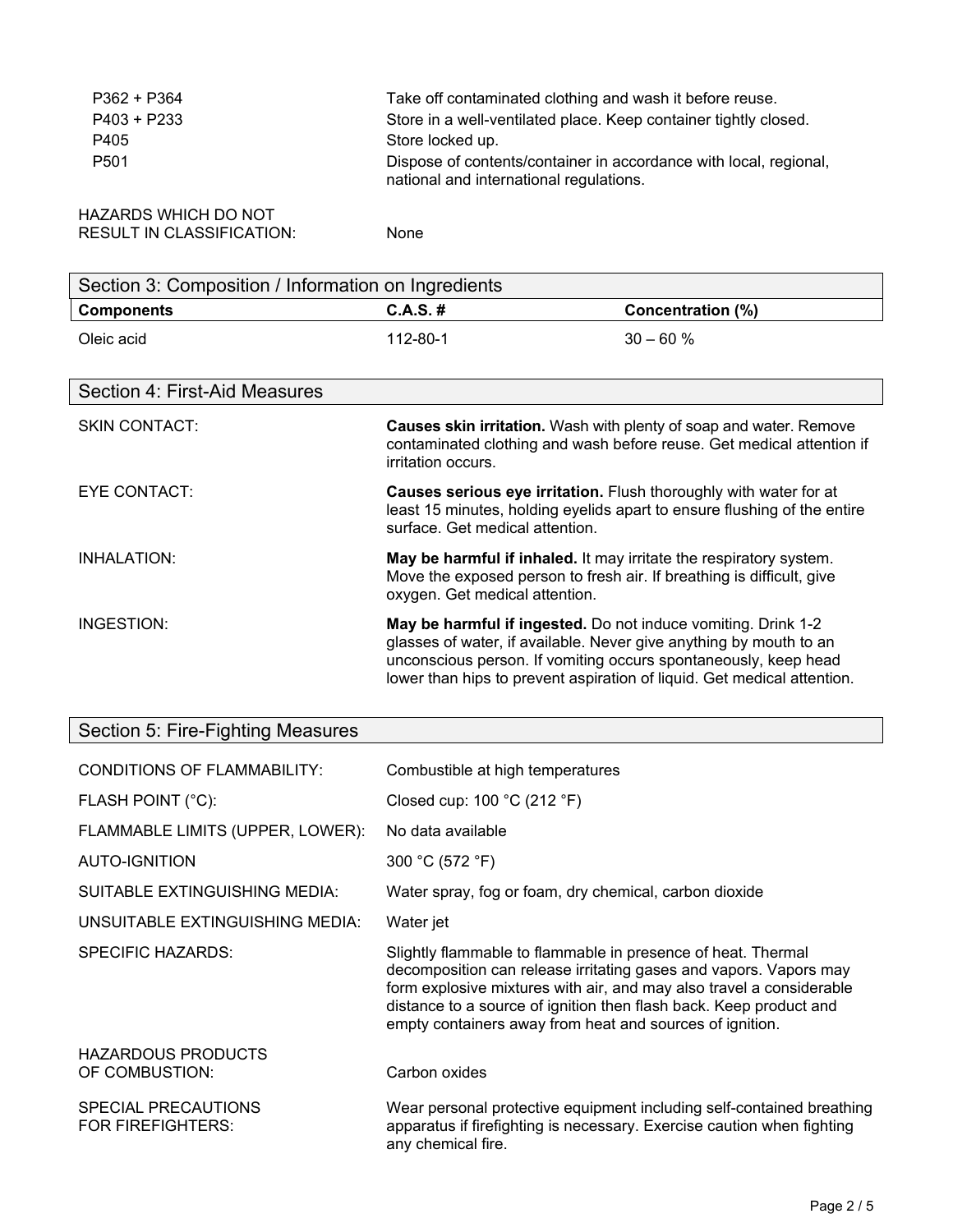#### Section 6: Accidental Release Measures

| PERSONAL PRECAUTIONS:                                         | Avoid contact with skin and eyes. Avoid breathing mist or vapors.<br>Ensure adequate ventilation. Wear appropriate personal protective<br>equipment as described in Section 8.                 |
|---------------------------------------------------------------|------------------------------------------------------------------------------------------------------------------------------------------------------------------------------------------------|
| ENVIRONMENTAL PRECAUTIONS:                                    | Avoid release to the environment. Prevent from spreading or entering<br>drains.                                                                                                                |
| METHODS AND MATERIALS FOR<br><b>CONTAINMENT AND CLEAN UP:</b> | Isolate the hazard area. Neutralize with an alkaline material (lime,<br>soda, ash), then absorb with absorbent material (sand or earth). Place<br>in suitable, closed containers for disposal. |

| Section 7: Handling and Storage |                                                                                                                                                                                                                                                                                                                                              |
|---------------------------------|----------------------------------------------------------------------------------------------------------------------------------------------------------------------------------------------------------------------------------------------------------------------------------------------------------------------------------------------|
| HANDLING:                       | Avoid breathing vapors, spray or mist. Avoid contact with skin and<br>eyes. Wear personal protective equipment as described in Section 8.                                                                                                                                                                                                    |
| STORAGE:                        | Keep container tightly closed in a cool, dry, well-ventilated area. Keep<br>product and empty containers away from heat and sources of ignition.<br>Protect from light. Store in light-resistant containers. Exposure to air<br>(especially when impure) causes the product to oxidize, acquiring a<br>yellow-brown color and a rancid odor. |

| Section 8: Exposure Controls / Personal Protection |                                                                                                                                                                                                   |  |
|----------------------------------------------------|---------------------------------------------------------------------------------------------------------------------------------------------------------------------------------------------------|--|
| <b>EXPOSURE LIMITS:</b>                            | No data available                                                                                                                                                                                 |  |
| <b>ENGINEERING CONTROLS:</b>                       | Use local exhaust ventilation as needed to maintain exposures within<br>applicable limits. Refer to the current ACGIH "Industrial Ventilation, A<br>Manual of Recommended Practices" for details. |  |
| <b>RESPIRATORY PROTECTION:</b>                     | Wear appropriate NIOSH/MSHA respiratory protection if ventilation is<br>inadequate.                                                                                                               |  |
| HAND PROTECTION:                                   | Wear chemical-resistant gloves.                                                                                                                                                                   |  |
| EYE PROTECTION:                                    | Wear chemical splash goggles.                                                                                                                                                                     |  |
| SKIN / BODY PROTECTION:                            | Wear protective work clothing and work shoes.                                                                                                                                                     |  |
| <b>HYGIENE:</b>                                    | Wash hands thoroughly after handling and before eating, drinking or<br>smoking. Routinely wash work clothing and protective equipment to<br>remove contaminants. Practice good housekeeping.      |  |
| OTHER:                                             | Emergency eye wash fountains and safety showers should be readily<br>available.                                                                                                                   |  |

## Section 9: Physical and Chemical Properties

| a) Appearance:             | Yellow liquid     |
|----------------------------|-------------------|
| b) Odor:                   | Fatty odor        |
| c) Odor threshold:         | No data available |
| $d$ ) pH:                  | Not applicable    |
| e) Melting/Freezing point: | No data available |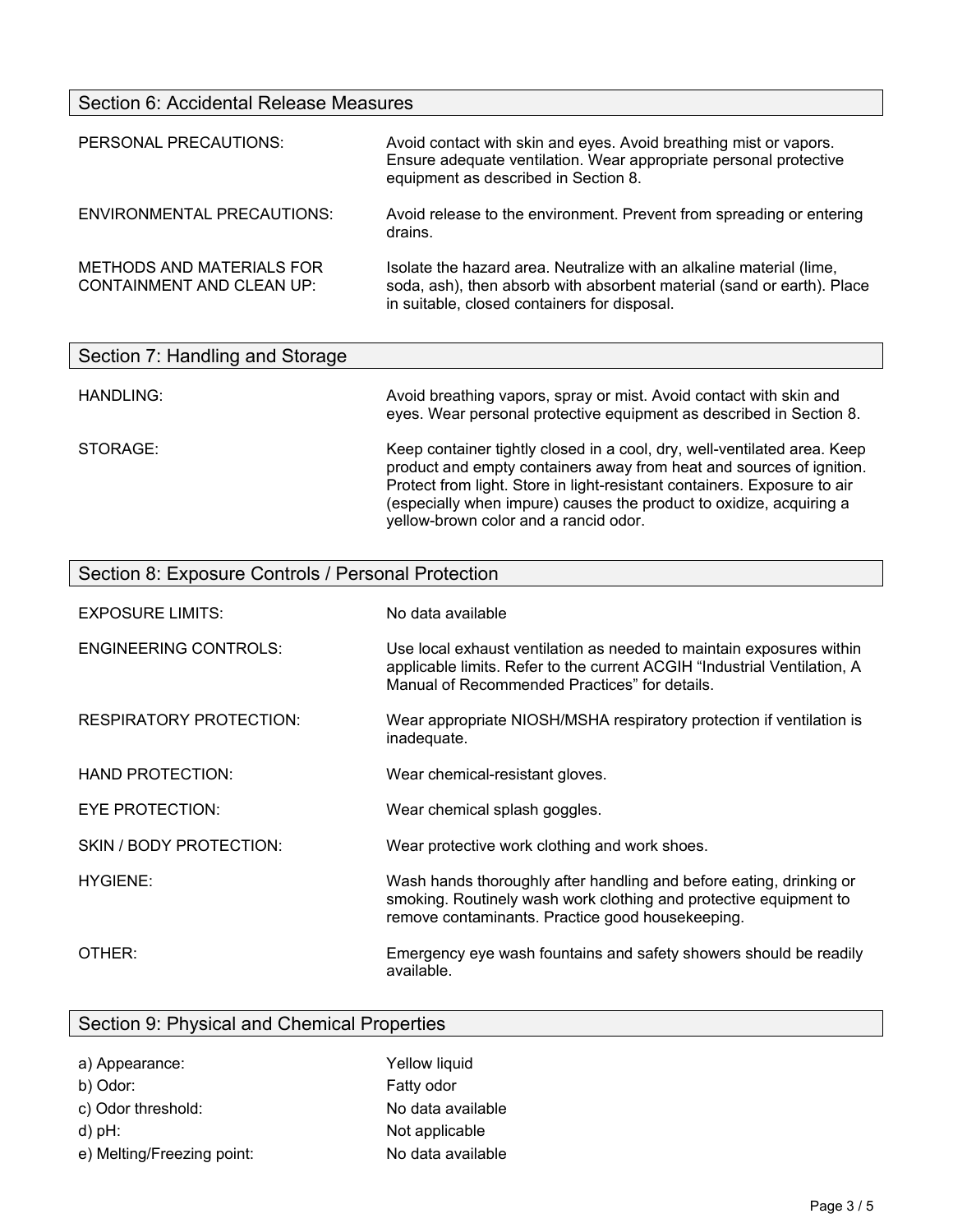| f) Boiling point, boiling range:          | No data available           |
|-------------------------------------------|-----------------------------|
| g) Flash point:                           | Closed cup: 100 °C (212 °F) |
| h) Evaporation rate:                      | No data available           |
| i) Flammability (solid, gas):             | Not applicable              |
| j) Upper/Lower flammability limit:        | No data available           |
| k) Vapor pressure:                        | No data available           |
| I) Vapor density:                         | No data available           |
| m) Relative density:                      | No data available           |
| n) Water solubility:                      | Insoluble                   |
| o) Partition coefficient: n-octanol/water | No data available           |
| p) Auto-ignition temperature              | 300 °C (572 °F)             |
| q) Decomposition temperature              | No data available           |
| r) Viscosity                              | No data available           |
| s) Volatile by weight (%)                 | $< 1\%$                     |

| Section 10: Stability and Reactivity          |                                                                                                                                                                                  |
|-----------------------------------------------|----------------------------------------------------------------------------------------------------------------------------------------------------------------------------------|
| REACTIVITY:                                   | None known                                                                                                                                                                       |
| CHEMICAL STABILITY:                           | Stable under recommended storage conditions                                                                                                                                      |
| POSSIBILITY OF<br><b>HAZARDOUS REACTIONS:</b> | Hazardous polymerization will not occur                                                                                                                                          |
| CONDITIONS TO AVOID:                          | Excess heat, exposure to light, exposure to air. Exposure to air<br>(especially when impure) causes the product to oxidize, acquiring a<br>yellow-brown color and a rancid odor. |
| INCOMPATIBLE MATERIALS:                       | Strong acids, alkalines and oxidizing agents                                                                                                                                     |
| <b>HAZARDOUS DECOMPOSITION</b><br>PRODUCTS:   | Carbon oxides                                                                                                                                                                    |

## Section 11: Toxicological Information a) Acute Toxicity No data available

| a) Acute TOXICITY                    | no qata avaliable                            |
|--------------------------------------|----------------------------------------------|
| b) Skin corrosion/irritation         | Category 2: Causes skin irritation           |
| c) Serious eye damage/irritation     | Category 2A: Causes serious eye irritation   |
| d) Respiratory or skin sensitization | No data available                            |
| e) Germ-cell mutagenicity            | No data available                            |
| f) Carcinogenicity                   | No data available                            |
| g) Reproductive toxicity             | No data available                            |
| h) STOT-single exposure              | Category 3: May cause respiratory irritation |
| i) STOT-repeated exposure            | No data available                            |
| j) Aspiration hazard                 | No data available                            |
|                                      |                                              |

#### ROUTES OF EXPOSURE / DESCRIPTION OF SYMPTOMS (ACUTE AND CHRONIC)

| <b>SKIN CONTACT:</b> | <b>Causes skin irritation.</b> |
|----------------------|--------------------------------|
| EYE CONTACT:         | Causes serious eye irritation. |